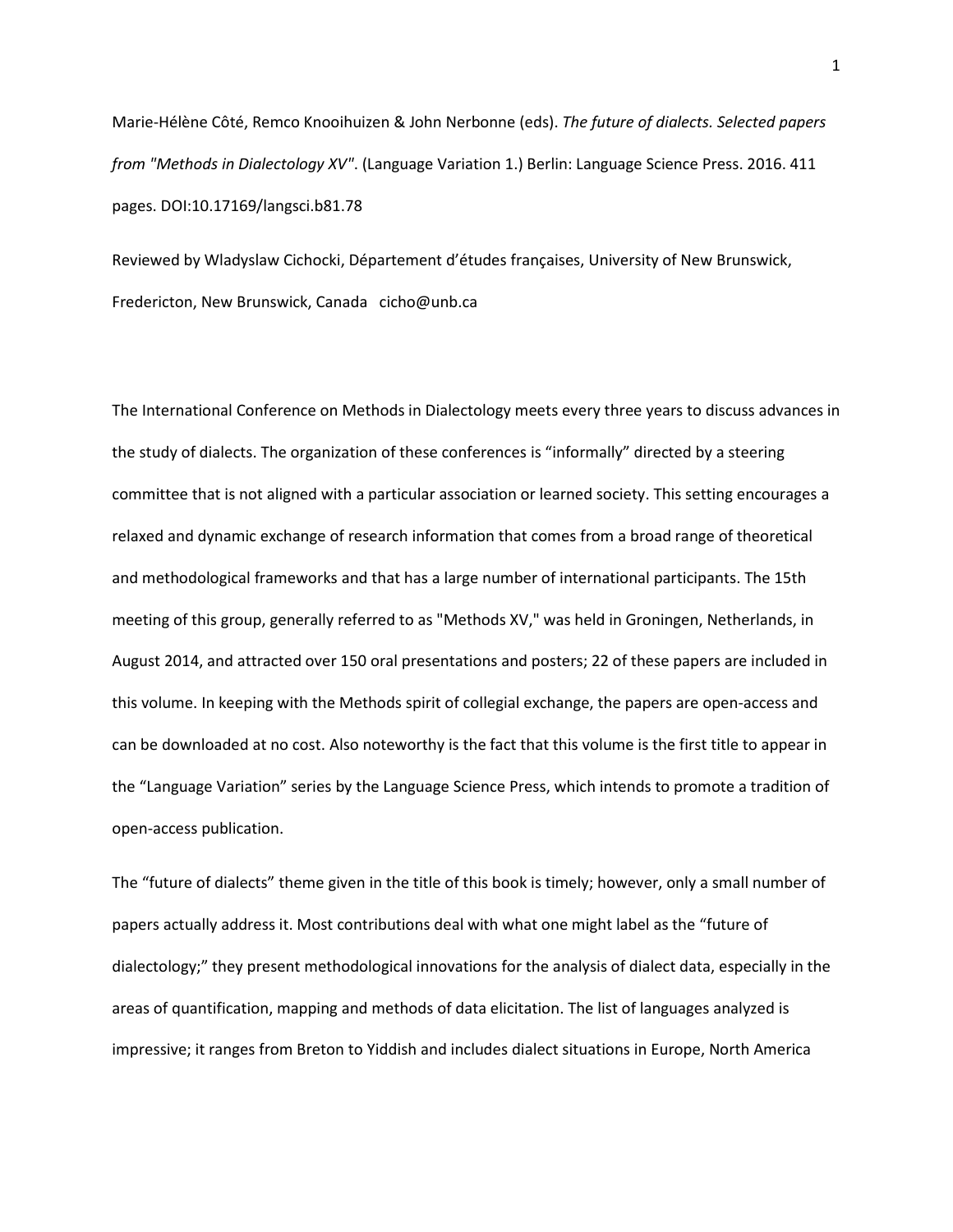and Japan. In this review it is not possible to discuss in detail each of the 22 contributions; I will instead highlight some of the main themes that I identified as I read the papers.

*The Future of Dialects* In the context of increasing social mobility and access to formal education, traditional dialects are undergoing unexpected changes. Two papers directly address the study of these so-called "future" dialects. The "new" varieties described in both studies have their origins in contact situations, and the authors are searching for appropriate methods to analyze them. Nagy studies heritage languages that have been brought by immigrants to Canada. As these languages develop across several generations, they diverge from the parent varieties and form "new" dialects; examples are "Canadian Chinese," "Italiese" (Canadian Italian) and "Ukish" (Canadian Ukrainian). Nagy proposes to adapt the methods of variationist sociolinguistics to study both the linguistic and attitudinal bases of these "new" varieties. Belgian Dutch *tussentaal* represents a different kind of "future" dialect. Ghyselen describes this variety in the context of a shift from diglossia to a diaglossic repertoire; that is, speakers who usually choose dialect variants in informal situations and standard variants in formal settings are starting to use forms that are intermediate between standard and dialect; this shift occurs in informal supraregional situations. While all the speakers in Ghyselen's corpus are participating in this shift, very few of them have a strong association to these intermediate diaglossic variants, making it difficult for the researcher to isolate this "new" variety. Ghyselen argues for more observation of speech in informal supraregional speech settings.

Three other papers also contribute to the "future of dialects" theme. Škevin appeals to semiotics to explain the dialect levelling that is taking place in the lexicon of a local variety of Čakavian Croatian. Romance-based lexical variants are losing vitality in part because of a change in semiotic space; the concepts that these lexical items signify are losing their place of importance in the daily lives of speakers, which leads to a reduction in the number of users of the variants as well as to cultural and dialect levelling. Ota, Nikaido and Utsugi study a change in the tonal system of Kagoshima Japanese, a

2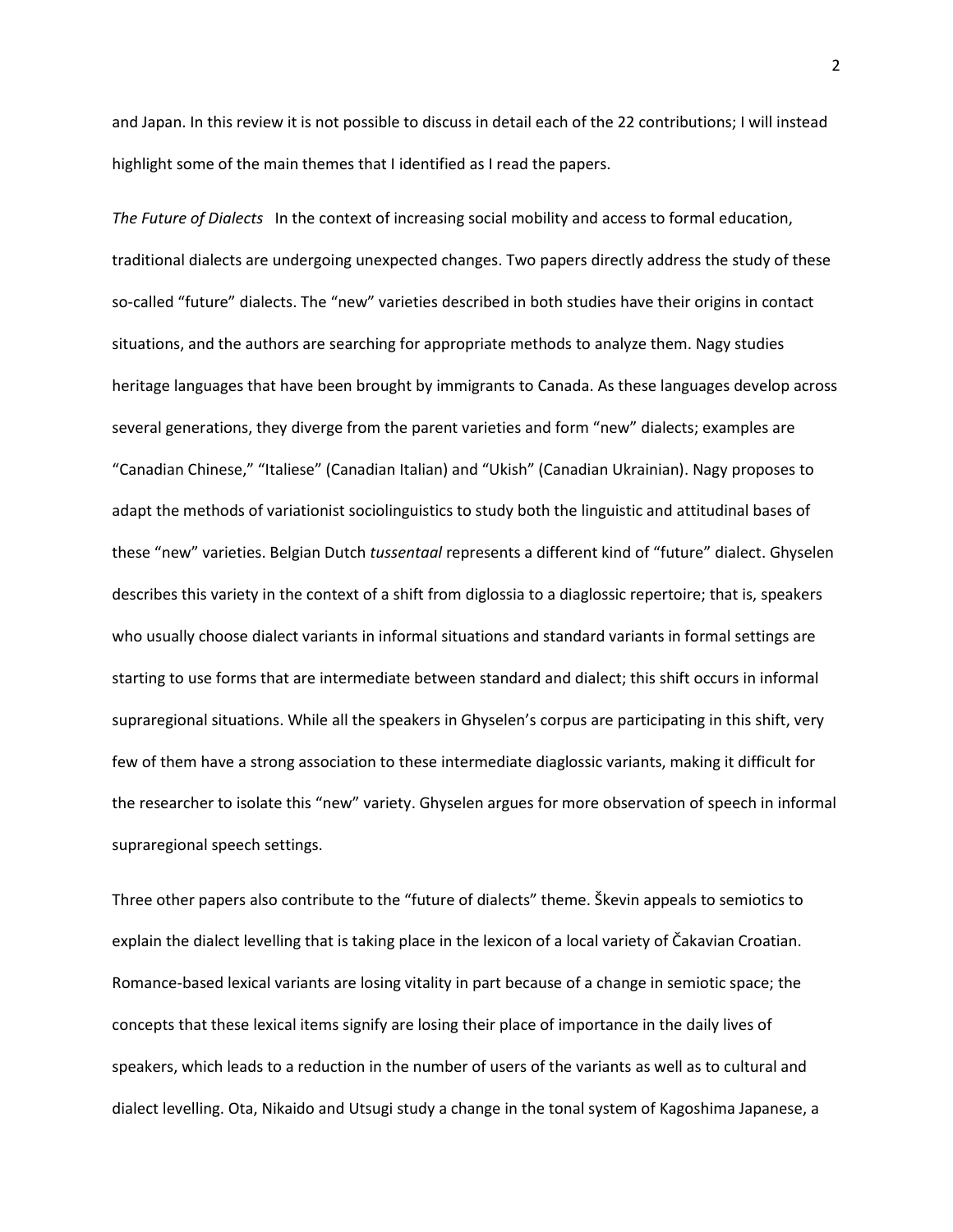regional variety that is being influenced by Standard Japanese. The change in accented and unaccented word patterns is realized by new tones that are intermediate between standard and regional varieties and that reflect both de-dialectalization and de-standardization. Hirano describes Japanese-English code-switching in conversations between native speakers of English who live in Japan. She uses social network analysis to explain how to an increase in the use of these code-switches is linked to the changing identities of the speakers.

*Quantification* In their analyses of dialect data researchers apply basic descriptive statistics as well as advanced techniques such as transformations, logistic regression and principal components analysis. Researchers are also using quantitative methods to address issues in dialectological inquiry.

One of the important questions in dialectometry – how to identify and rank the linguistic features that define the dialect areas that have been determined by quantitative analysis – is a central theme of several papers. Montemagni and Wieling describe an approach that combines cluster analysis with two metrics that measure the distinctiveness and representativeness of linguistic features. They use these metrics to isolate sets of lexical items that are most "important" in characterizing varieties of Tuscan Italian. Bloem, Wieling and Nerbonne apply the same distinctiveness and representativeness metrics to study pronunciation errors by L2 learners of English. Their application identifies specific pronunciation features that characterize Dutch, French and Hungarian learners; their findings overlap closely with results found in the L2 acquisition literature. Factorial-type multivariate statistical analyses can also be used effectively to identify and rank linguistic features. Pickel applies factor analysis to obtain several orthogonal rankings of features that are associated with dialect areas in Bavarian Swabia (in Germany). In her study of Belgian Dutch *tussentaal* Ghyselen uses multiple correspondence analysis to measure the association of individual speakers to clusters of linguistic features that define this "new" variety. In a related study, Brun-Trigaud, Solliec and Le Dû carry out a number of applications of the Levenshtein algorithm to measure linguistic distances in data found in a linguistic atlas of Breton (spoken in France);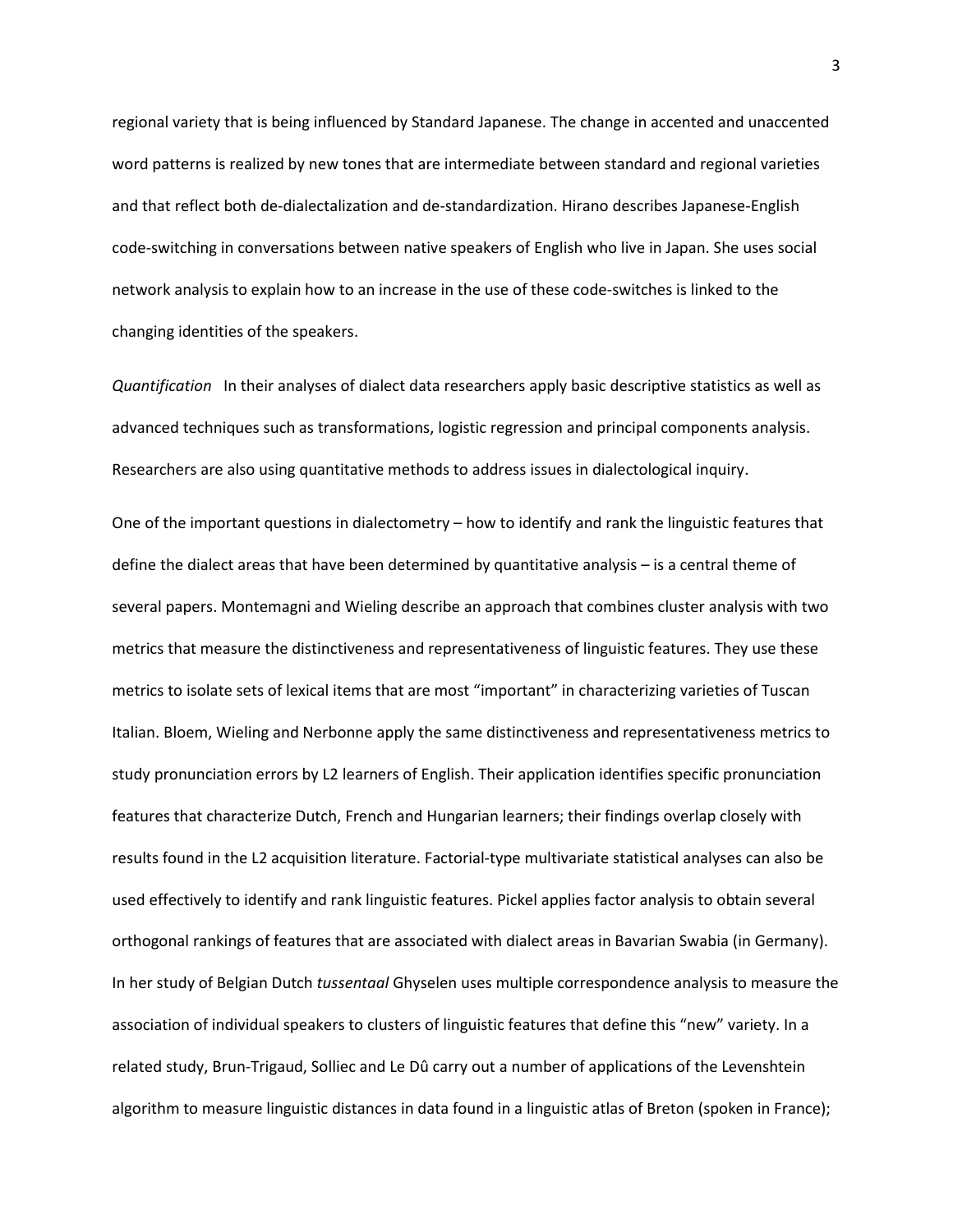their goal is to determine the degree to which linguistic distances are influenced by one high-frequency feature as opposed to several features with lower frequencies of occurrence.

Other researchers apply dialectometric techniques to investigate well-known problems in dialectological analysis. Matthusek shows how fieldworker effects, such as idiosyncrasies in phonetic transcription, "create" isoglosses that can significantly mislead the analysis of dialect structures. Wieling and Montemagni address the question of whether quantitative analysis should include or exclude low frequency forms, which are generally considered to add "noise" to an analysis. They show that including infrequent forms does not alter the major dialect regions established by quantitative analysis.

*Mapping* Researchers apply various techniques to map linguistic data onto geographic space. Many of these techniques are available in software packages that are in the public domain such as *Gabmap*, developed at the University of Groningen (see the papers by Mathussek and by Montemagni and Wieling), and *GeoLing,* developed at the Universities of Augsburg and Ulm (see the paper by Pickl).

Two papers present original mapping tools that are useful for exploratory analysis. Kumagai uses "animation" to play sequences of geographic maps that display degrees of lexical similarity among the 2400 localities in the *Linguistic Atlas of Japan Database*. This technique allows the researcher to look for explanatory factors; the animation visualizes patterns of transitions in geographic space onto which one can superimpose information about road networks and feudal boundaries. Fukushima also uses simultaneous mapping to trace real-time changes. Combining data from four separate surveys that span almost 100 years in the Niigata prefecture of Japan, she illustrates the geographic trajectories of lexical changes that are either complete or in progress.

*Phonetics, Syntax and Data Elicitation* Even though the linguistic atlas continues to be the main source of data in dialectological research, new kinds of data are being studied thanks to innovative technologies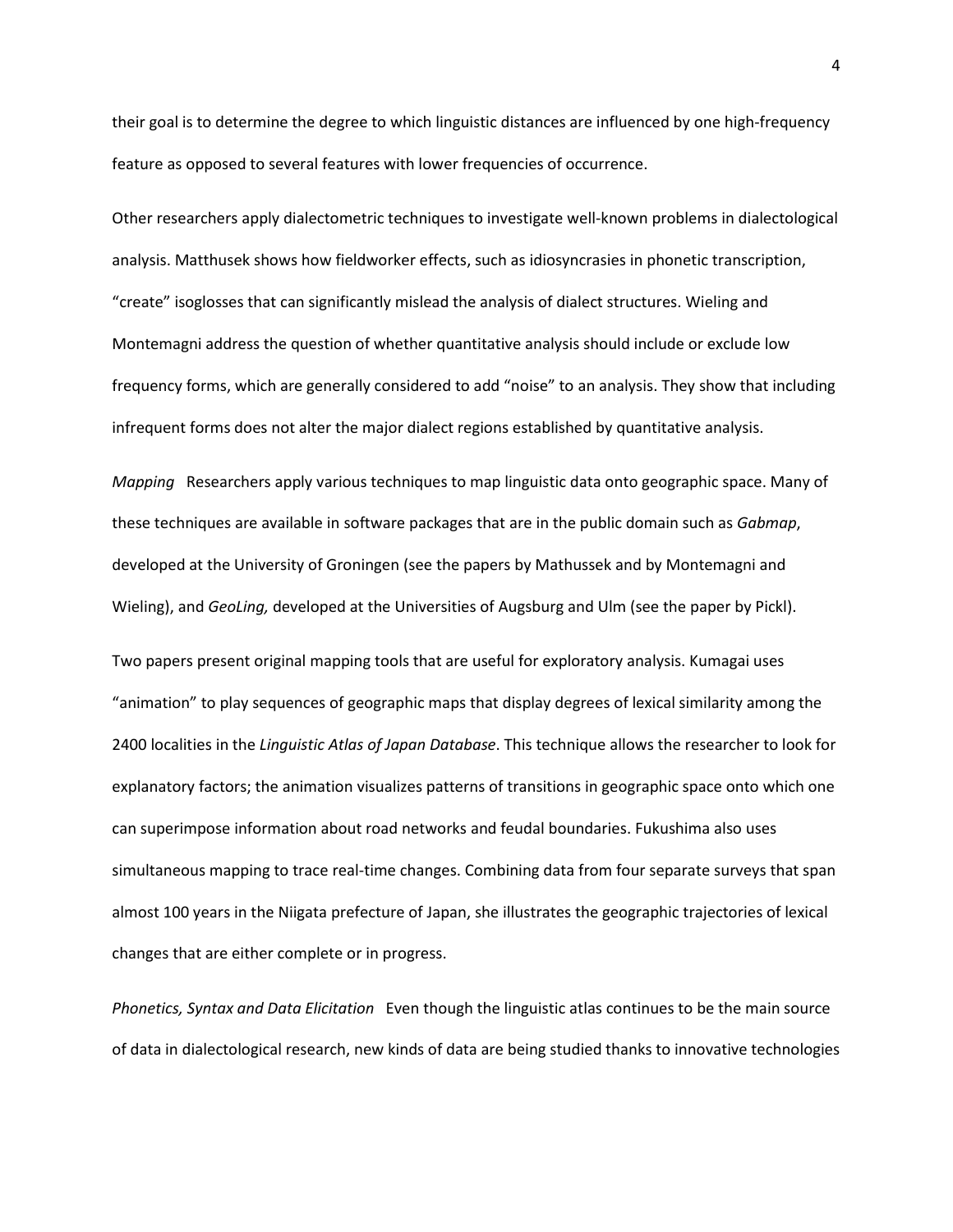and new data elicitation techniques. Especially noteworthy are innovations found in the study of phonetics and syntax.

Perceptual phonetics is a growing area in phonetic science. Kendall and Fridland study the perception of different vowels in US English and find clear regional patterns based on sound perception; however, these patterns do not align in a simple way with established regional patterns based on sound production. A recent innovation in phonetic analysis is the use of ultrasound imaging: ultrasound video at a high frame rate provides images of articulatory movements that can be used to analyze temporal changes and co-articulation effects. Carignan, Mielke and Dodsworth use ultrasound tongue imaging to study patterns of tongue movements in the tensing of North American English /æ/; among their findings are regional differences in the timing of tongue raising before velars. Spreafico applies the same technique to study the tongue shape of Italian /s/ and its variable realizations by Italian-dominant, Tyrolean-dominant and balanced Italian-Tyrolean bilingual speakers.

Syntactic data continue to receive increasing attention from dialectologists. In a novel approach to the study of morphosyntactic features in British English, Wolk and Szmrecsanyi combine the study of predetermined morphosyntactic variables, as found in different corpora including the linguistic atlas, with a bottom-up approach that examines bigrams of part-of-speech tags, found in corpora of spontaneous speech. Bigrams are the co-occurrences of two-word collocations. The bigram approach is interesting because it can be generalized to an n-gram (i.e., n-word collocations) and because the features that are analyzed are not determined in an *a priori* fashion but emerge from the data observed. The combination of different data sources for the study of syntactic variation is also the theme of Llop Naya's work on negation in Catalan. She combines data from speaker recordings, dialect literature, grammaticality judgements and meta-linguistic comments by native informants. Stoeckle examines 26 morphosyntactic features in the *Syntactic Atlas of German-speaking Switzerland*. He measures the use of the dominant (i.e., most frequent) variant of each of these features across geographic regions and among all speakers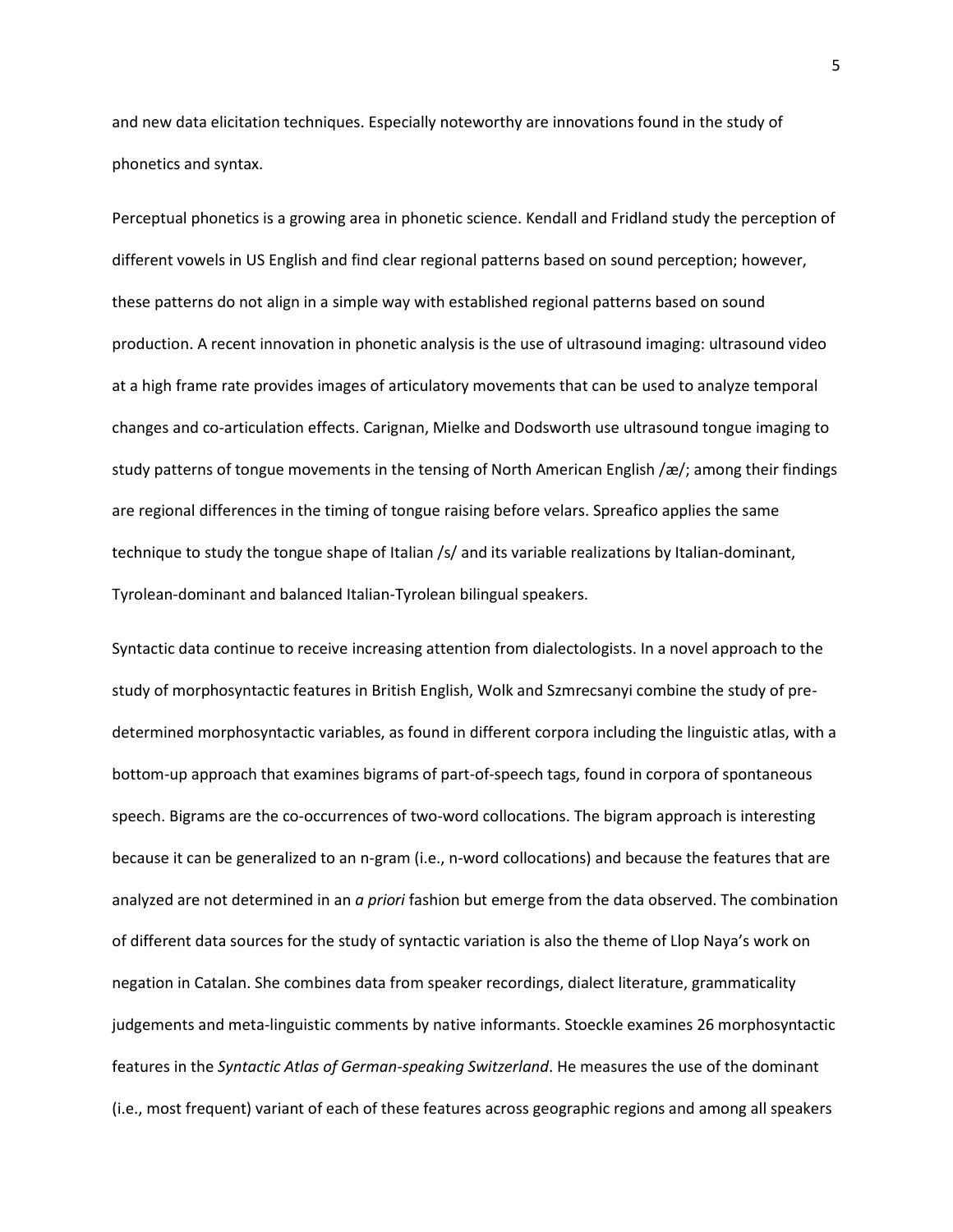within a region in order to establish areas that are "hot spots" of syntactic variation. An interesting result is that regions with high syntactic variation are those that have generally been considered as very conservative.

Imitation and dubbing offer original methods for the elicitation of dialect data. In their study of imitation data, Schäffer, Leser and Cysouw analyze both the target language and the imitator's own language in order to identify which features are salient for listeners who imitate closely related language varieties. Lara Bermejo shows how dubbing can be used to elicit a large number of tokens of variables that might otherwise have very low frequencies of occurrence. He asks speakers to dub scenes shown on videos to elicit *ustedes* variable in Andalusian Spanish.

*Theoretic Issues* Pickl revisits the definition of "dialect area" employing prototype theory to argue that dialect areas are not crisp but fuzzy. This leads him to suggest that certain quantitative techniques – such as factor analysis, as opposed to cluster analysis – are more appropriate than others for research that aims to identify dialect areas. Onishi discusses two tenets of the wave theory of linguistic change: that change is gradual and continuing, and that it spreads from central to peripheral areas. Studying variables from the *Linguistic Atlas of Japan*, he is able to illustrate the opposite of both tenets: the spread of a change can occur with a rapid burst, and change can also spread from peripheral to central areas.

*Conclusion* On the whole, this volume illustrates very effectively that current dialectological inquiry is a dynamic, multidisciplinary enterprise that continues to adapt exciting methodological innovations. The success of the volume in communicating this dynamism is due in no small part to the careful work of the co-editors and of the large group of referees who have ensured the high quality of these papers. All 22 contributions – as well as the editors' overview – have extensive and up-to-date bibliographies. They papers are polished and well written; indeed, only a few require some additional attention to the details